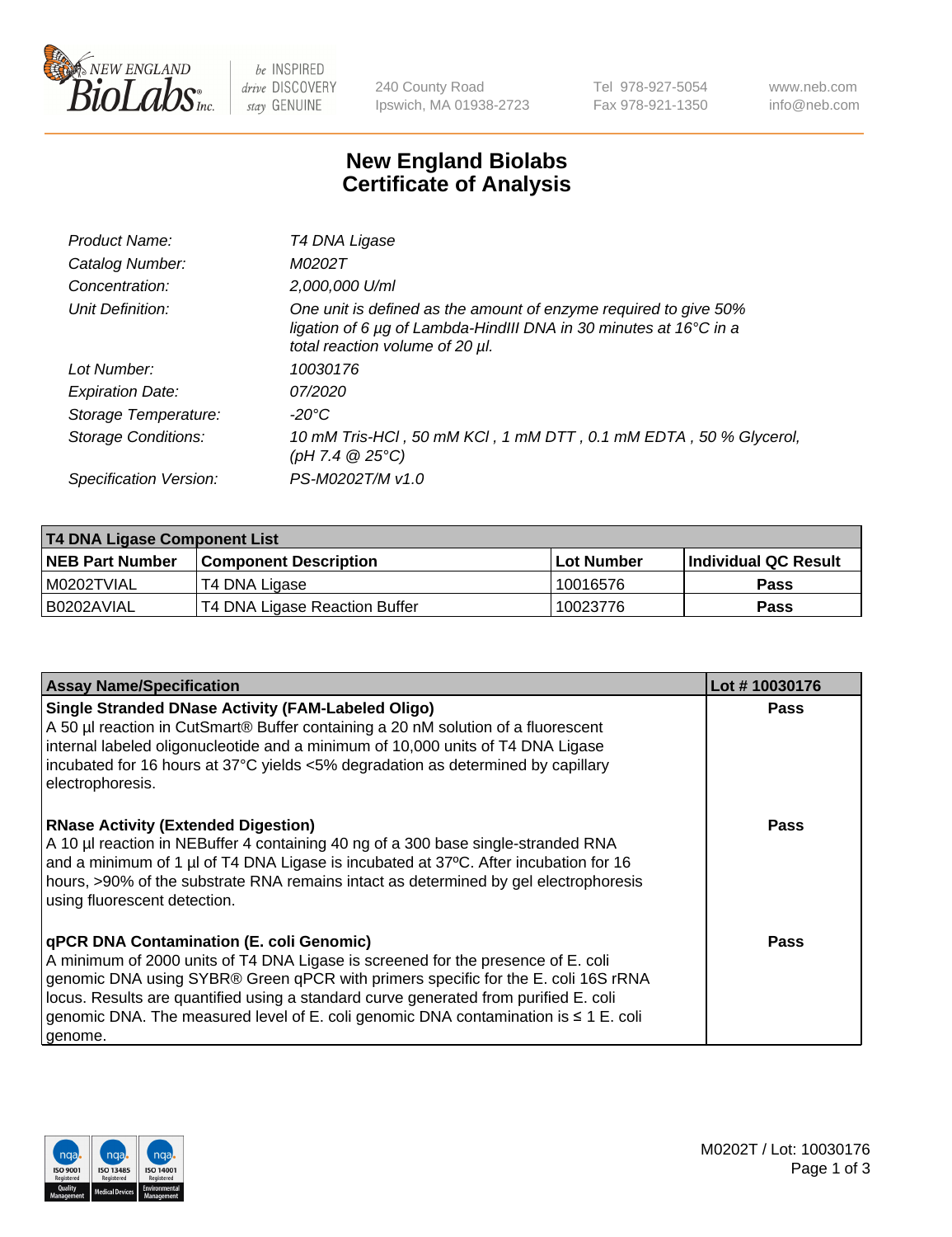

be INSPIRED drive DISCOVERY stay GENUINE

240 County Road Ipswich, MA 01938-2723 Tel 978-927-5054 Fax 978-921-1350

www.neb.com info@neb.com

| <b>Assay Name/Specification</b>                                                                                                                                                                                                                                                                                                                                                                                    | Lot #10030176 |
|--------------------------------------------------------------------------------------------------------------------------------------------------------------------------------------------------------------------------------------------------------------------------------------------------------------------------------------------------------------------------------------------------------------------|---------------|
| <b>DNase Activity (Labeled Oligo, 3' extension)</b><br>A 50 µl reaction in CutSmart® Buffer containing a 20 nM solution of a fluorescent<br>labeled double-stranded oligonucleotide containing a 3' extension and a minimum of<br>10,000 units of T4 DNA Ligase incubated for 16 hours at 37°C yields <5% degradation<br>as determined by capillary electrophoresis.                                               | <b>Pass</b>   |
| <b>DNase Activity (Labeled Oligo, 5' extension)</b><br>A 50 µl reaction in CutSmart® Buffer containing a 20 nM solution of a fluorescent<br>labeled double-stranded oligonucleotide containing a 5' extension and a minimum of<br>10,000 units of T4 DNA Ligase incubated for 16 hours at 37°C yields <5% degradation<br>as determined by capillary electrophoresis.                                               | <b>Pass</b>   |
| Double Stranded DNase Activity (Labeled Oligo)<br>A 50 µl reaction in CutSmart® Buffer containing a 20 nM solution of a fluorescent<br>labeled double-stranded oligonucleotide containing a blunt end and a minimum of<br>10,000 units of T4 DNA Ligase incubated for 16 hours at 37°C yields <5% degradation<br>as determined by capillary electrophoresis.                                                       | Pass          |
| <b>Endonuclease Activity (Nicking)</b><br>A 50 µl reaction in NEBuffer 1 containing 1 µg of supercoiled PhiX174 DNA and a<br>minimum of 2000 units of T4 DNA Ligase incubated for 4 hours at 37°C results in <10%<br>conversion to the nicked form as determined by agarose gel electrophoresis.                                                                                                                   | Pass          |
| <b>Exonuclease Activity (Radioactivity Release)</b><br>A 50 µl reaction in NEBuffer 1 containing 1 µg of a mixture of single and<br>double-stranded [3H] E. coli DNA and a minimum of 2000 units of T4 DNA Ligase<br>incubated for 4 hours at 37°C releases <0.1% of the total radioactivity.                                                                                                                      | <b>Pass</b>   |
| <b>Ligation and Recutting (Terminal Integrity, Digested DNA)</b><br>A 20 µl reaction in 1X T4 DNA Ligase Reaction Buffer containing 2 µg of Lambda<br>DNA-HindIII Digest and a minimum of 4000 units of T4 DNA Ligase incubated for 16<br>hours at 37°C results in >95% ligation of the DNA fragments as determined by agarose<br>gel electrophoresis. Of these ligated fragments, >95% can be recut with HindIII. | Pass          |
| <b>Non-Specific DNase Activity (16 Hour)</b><br>A 50 µl reaction in NEBuffer 1 containing 1 µg of CIP-treated Lambda-HindIII DNA and<br>a minimum of 2000 units of T4 DNA Ligase incubated for 16 hours at 37°C results in a<br>DNA pattern free of detectable nuclease degradation as determined by agarose gel<br>electrophoresis.                                                                               | <b>Pass</b>   |
| <b>Protein Concentration (A280)</b>                                                                                                                                                                                                                                                                                                                                                                                | Pass          |